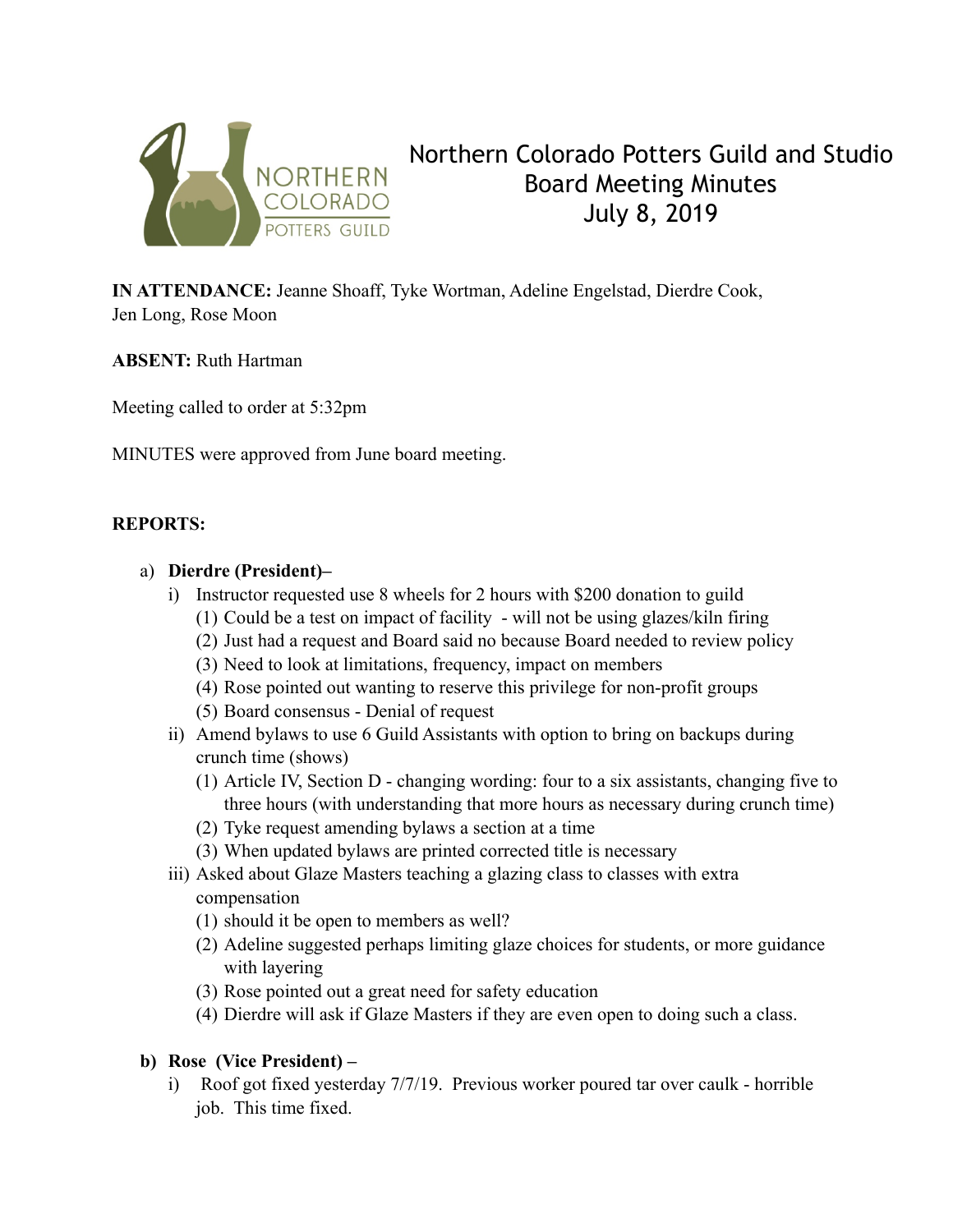- ii) Dryer (not heating) will be looked at next week.
- iii) Electrician coming tomorrow (7/9/19) between 2-3 to fix hanging light over kiln area.
	- (1) Will ask electrician to look at all hanging lights
		- (a) Rose pointed out the bolts shouldn't break
	- (2) Electrician will change box for new kiln
	- (3) Will make sure transformer is still working.
- iv) Mike is coming Friday (7/12/19) 10 am to look at error messages on kilns
	- (1) Jen will ask Mike what to do about old kiln
	- (2) New kiln will arrive in a few weeks
	- (3) Jen will ask Mike about error codes, and what to ask electrician
- v) Replaced hand building tables so they are all safe and not falling over
- vi) Added plastic to upstairs windows to keep upstairs cooler

## **c) Jeanne (Treasurer) -**

- i) YAY ROSE! So much work done!
- ii) Balance sheet looks good.
- iii) On target for budget
- iv) Removed AC under special projects
- v) Changed lighting to \$2500 since it has been completed.
- **vi)** Added kiln replacement budgeted \$7500 (actual is \$4200 includes delivery and install)
- vii)Dierdre asked about maintenance/repairs, where the budget is for this. (1) Will need to look at increasing maintenance budget for next year
- viii) Need to look at how to increase revenue
	- (1) Rent most likely will go up and being incorporated and increase in taxes next year
	- (2) Perhaps because the Guild is a non profit and in a warehouse district taxes will be lower?
- ix) Only one member over due
- x) Sent notices to those who are keeping a balance
- xi) Four bags of clay short since January, up one since last month
	- (1) Perhaps from clay from cookies?'
	- (2) Perhaps from classes?
		- (a) Tyke to ask instructors to keep an eye on it
	- (3) Do we need this many different clays?

## **d) Tyke (Class Chair) –**

- i) Classes are full. Starting tomorrow night (7/9).
	- (1) Christina is slated to teach, Shanel might fill in
	- (2) Kathryn Wilson has degrees in ceramics, might be a great resource for teaching.
- ii) Lori Acott's workshop has 3 spaces available
	- (1) First weekend in September
	- (2) Adeline put up photo on site
- iii) Shanel is teaching last class of the year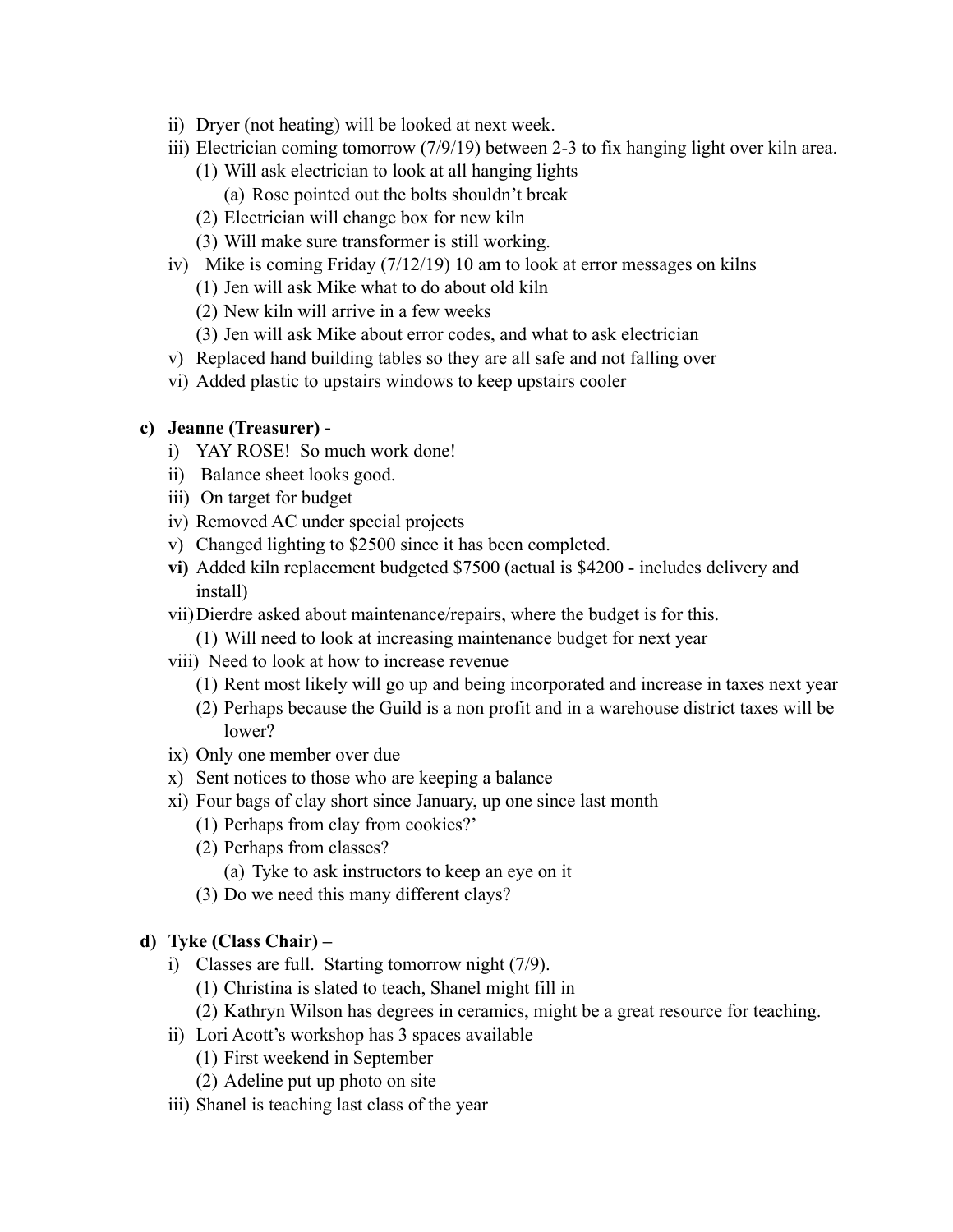- iv) Two meetings ago, Board talked about getting an iPad and a swiper for people to pay for classes. Need to find happy medium about having online and not limiting access for registration.
	- (1) Idea discount code for members on PayPal
	- (2) Idea A square card reader for an iPad
	- (3) Rose mentioned need to cut off date prior to start of class
	- (4) Student to takes a class needs to pay for class
	- (5) Classes are full needing to pay at sign up.
- v) Blurb of refund needs to be removed from class sign up.
- vi) City's sign up process is all online and through Recreator
- vii)Jen brought up an idea to make site more user friendly, attractive, and ability to pay / enroll for classes online
- viii)Tyke will send out thoughts to Board with ideas on making payment and sign up easier and more cohesive for all involved.

## **e) Adeline (Marketing Chair) -**

- i) Exploration on Google docs. Dierdre is in!!
- ii) Exploring website will sit down with Pam
- iii) Would love to have intranet for members
	- (1) allowing new members to have access to all info.
	- (2) needs to be intuitive
	- (3) will make a mock one to board for test
- iv) Website is updated
- v) Members are updated

#### **f) Ruth (Membership Chair** *- absent - report via email)*

• *The Guild* has 82 members. Amy Hock is back from her Leave of Absence and will be taking three shelves. …about 3 shelves available on the first floor and 6 shelves available on the second. 82 Members seems to work well. If members want more shelves *The Guild* has them, but do not have a big surplus. I think 82 is a good number for the maximum number for the guild but I would be greatly appreciated your input."

## **AGENDA ITEMS**

- A. Number of members Ruth sent in emailed update
	- 1. Currently 82 members
	- 2. Dierdre suggests keep it at 82 with option of 85 members, and keep shelves open for those additional members
	- 3. Adeline questioned leave of absence regarding newer members and pregnancy. a) nothing resolved on this issue
- B. Guild Assistants
	- 1. See Dierdre's report